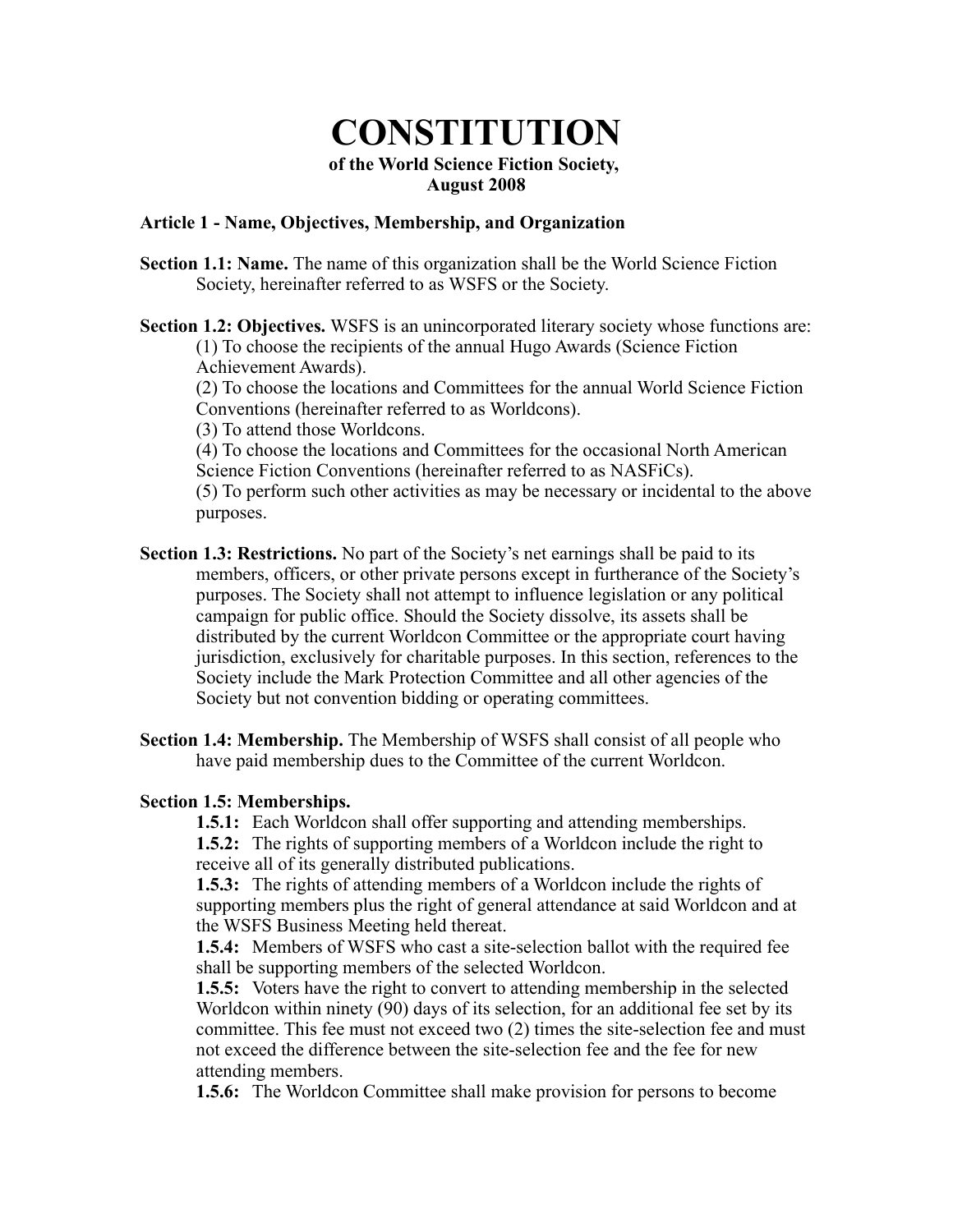supporting members for no more than one hundred and twenty-five percent (125%) of the site-selection fee, or such higher amount as has been approved by the Business Meeting, until a cutoff date no earlier than ninety (90) days before their Worldcon.

1.5.7: Other memberships and fees shall be at the discretion of the Worldcon **Committee** 

Section 1.6: Authority. Authority and responsibility for all matters concerning the Worldcon, except those reserved herein to WSFS, shall rest with the Worldcon Committee, which shall act in its own name and not in that of WSFS.

#### Section 1.7: The Mark Protection Committee.

1.7.1: There shall be a Mark Protection Committee of WSFS, which shall be responsible for registration and protection of the marks used by or under the authority of WSFS.

1.7.2: The Mark Protection Committee shall submit to the Business Meeting at each Worldcon a report of its activities since the previous Worldcon, including a statement of income and expense.

1.7.3: The Mark Protection Committee shall hold a meeting at each Worldcon after the end of the Business Meeting, at a time and place announced at the Business Meeting.

1.7.4: The Mark Protection Committee shall determine and elect its own officers.

## Section 1.8: Membership of the Mark Protection Committee.

1.8.1: The Mark Protection Committee shall consist of:

(1) One (1) member appointed to serve at the pleasure of each future selected Worldcon Committee and each of the two (2) immediately preceding Worldcon Committees

(2) One (1) member appointed to serve at the pleasure of each future selected NASFiC Committee and for each Committee of a NASFIC held in the previous two years, and

(3) Nine (9) members elected three (3) each year to staggered three-year terms by the Business Meeting.

1.8.2: No more than three elected members may represent any single North American region, as defined in Section 1.8.5. Each elected member shall represent the region (if any) in which the member resided at the time they were elected.

1.8.3: Newly elected members take their seats, and the term of office ends for elected and appointed members whose terms expire that year, at the end of the Business Meeting.

1.8.4: If vacancies occur in elected memberships in the Committee, the remainder of the position's term may be filled by the Business Meeting, and until then temporarily filled by the Committee.

1.8.5: To ensure equitable distribution of representation, North America is divided into three (3) regions as follows:

(1) Western: Baja California, New Mexico, Colorado, Wyoming, Montana, Saskatchewan, and all states, provinces, and territories westward including Hawaii, Alaska, the Yukon, and the Northwest Territories.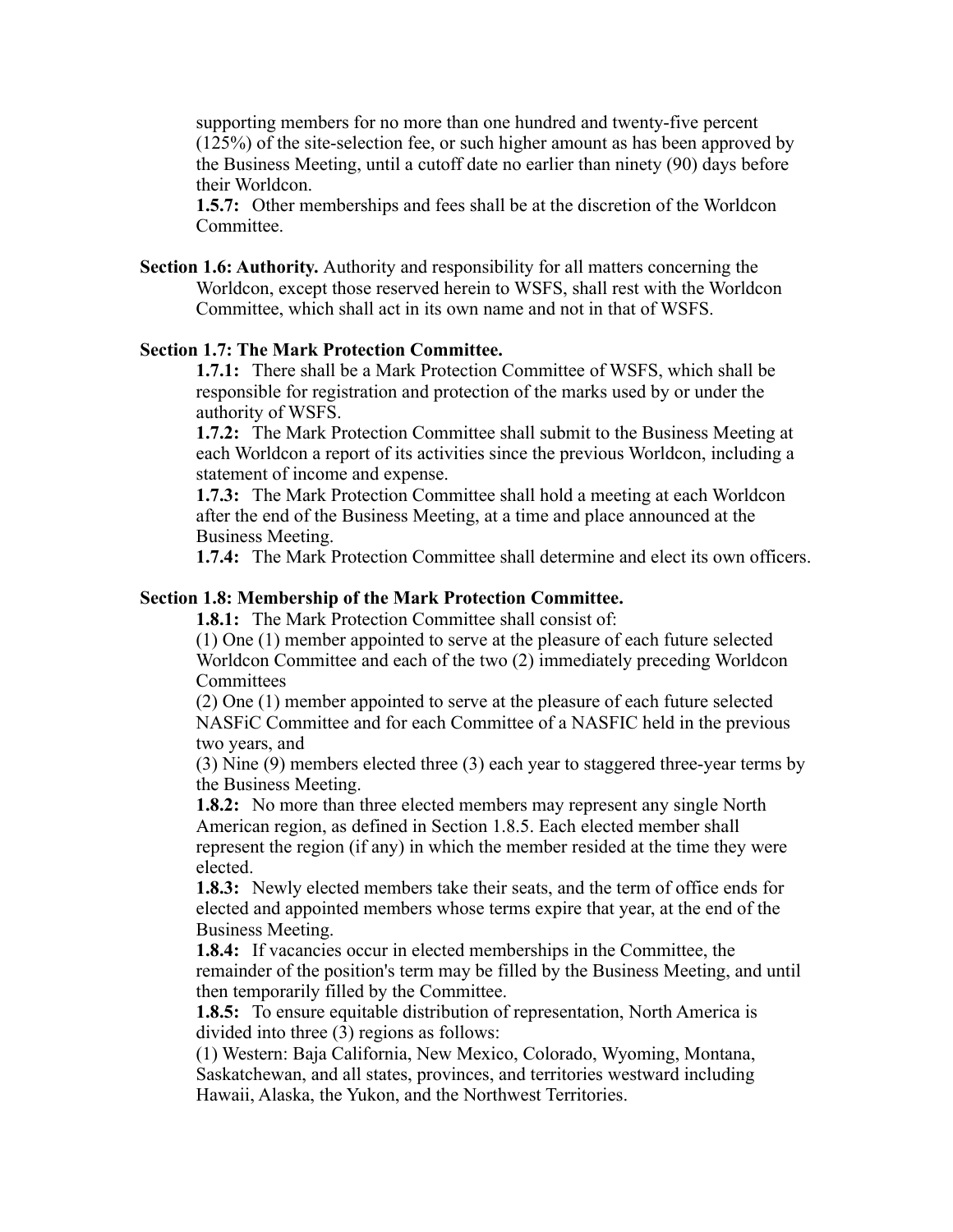(2) Central: Central America, the islands of the Caribbean, Mexico (except as above), and all states, provinces, and territories between the Western and Eastern regions.

(3) Eastern: Florida, Georgia, South Carolina, North Carolina, Virginia, West Virginia, Pennsylvania, New York, Quebec, and all states, provinces, and territories eastward including the District of Columbia, St. Pierre et Miquelon, Bermuda, and the Bahamas.

# Article 2 - Powers and Duties of Worldcon Committees

Section 2.1: Duties. Each Worldcon Committee shall, in accordance with this Constitution, provide for

- (1) administering the Hugo Awards,
- (2) administering any future Worldcon or NASFIC site selection required, and
- (3) holding a WSFS Business Meeting.
- Section 2.2: Marks. Every Worldcon and NASFIC Committee shall include the following notice in each of its publications: "World Science Fiction Society", "WSFS", "World Science Fiction Convention", "Worldcon", "NASFiC", and "Hugo Award" are service marks of the World Science Fiction Society, an unincorporated literary society.
- Section 2.3: Official Representative. Each future selected Worldcon Committee shall designate an official representative to the Business Meeting to answer questions about their Worldcon.
- Section 2.4: Distribution of Rules. The current Worldcon Committee shall print copies of the WSFS Constitution, together with an explanation of proposed changes approved but not yet ratified, and copies of the Standing Rules. The Committee shall distribute these documents to all WSFS members at a point between nine and three months prior to the Worldcon, and shall also distribute them to all WSFS members in attendance at the Worldcon upon registration.
- Section 2.5: Bid Presentations. Each Worldcon Committee shall provide a reasonable opportunity for *bona fide* bidding committees for the Worldcon to be selected the following year to make presentations.
- Section 2.6: Incapacity of Committees. With sites being selected two (2) years in advance, there are at least two selected current or future Worldcon Committees at all times. If one of these should be unable to perform its duties, the other selected current or future Worldcon Committee shall determine what action to take, by consulting the Business Meeting or by mail poll of WSFS if there is sufficient time, or by decision of the Committee if there is not sufficient time. Where a site and Committee are chosen by a Business Meeting or Worldcon Committee pursuant to this section, they are not restricted by exclusion zone or other qualifications.

Section 2.7: Membership Pass-along. Within ninety (90) days after a Worldcon, the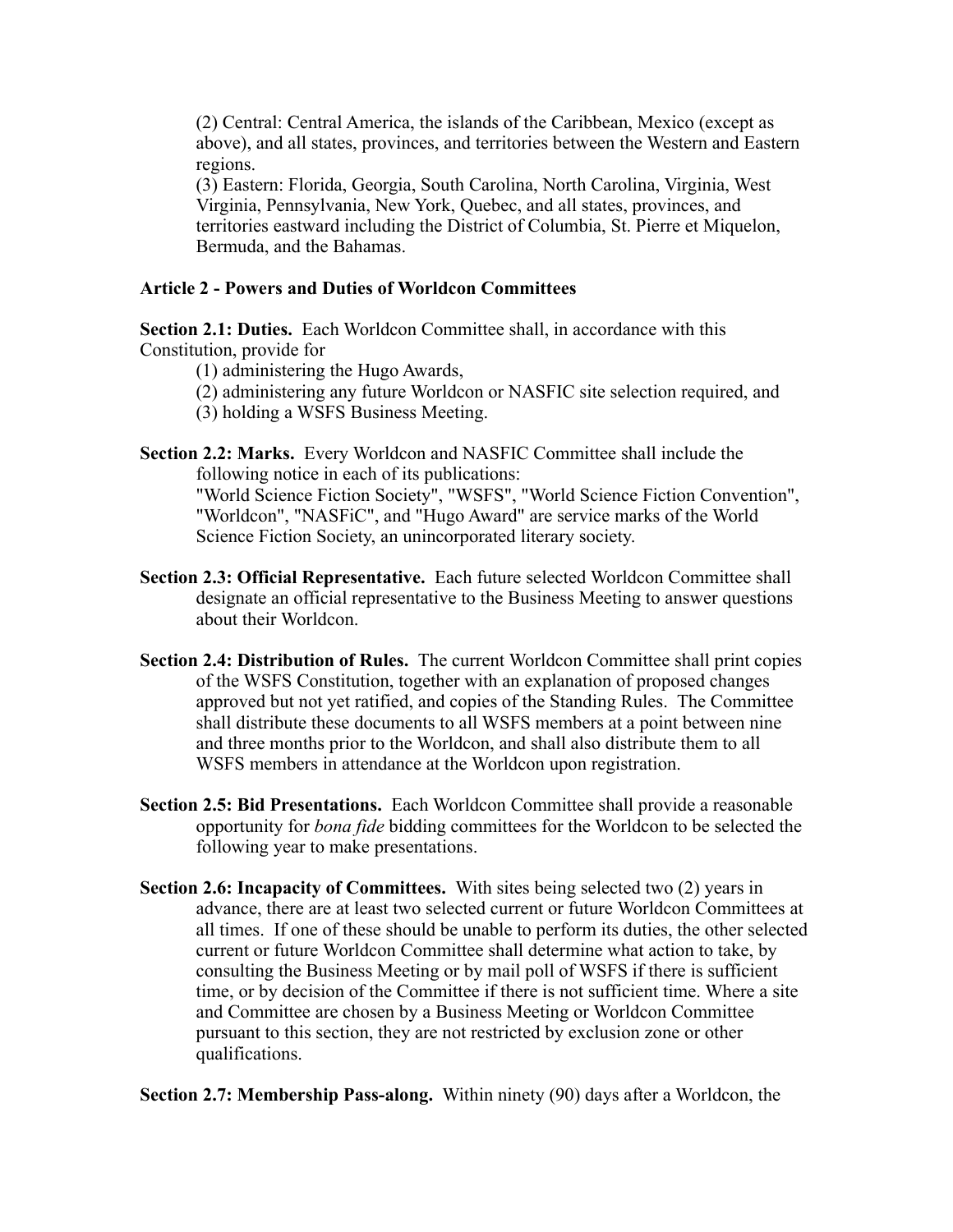administering Committee shall, except where prohibited by local law, forward its best information as to the names and postal addresses of all of its Worldcon members to the Committee of the next Worldcon.

Section 2.8: Financial Openness. Any member of WSFS shall have the right, under reasonable conditions, to examine the financial records and books of account of the current Worldcon or NASFiC Committee, all future selected Worldcon or NASFiC Committees, the two immediately preceding Worldcon Committees, and the Committees of any NASFiCs held in the previous two years.

# Section 2.9: Financial Reports.

2.9.1: Each future selected Worldcon or NASFiC Committee shall submit an annual financial report, including a statement of income and expenses, to each WSFS Business Meeting after the Committee's selection.

2.9.2: Each Worldcon or NASFiC Committee shall submit a report on its cumulative surplus/loss at the next Business Meeting after its convention. 2.9.3: Each Worldcon or NASFiC Committee should dispose of surplus funds remaining after accounts are settled for its convention for the benefit of WSFS as a whole.

2.9.4: In the event of a surplus, the Worldcon or NASFIC Committee, or any alternative organizational entity established to oversee and disburse that surplus, shall file annual financial reports regarding the disbursement of that surplus at each year's Business Meeting, until the surplus is totally expended or an amount equal to the original surplus has been disbursed.

# Article 3 - Hugo Awards

Section 3.1: Introduction. Selection of the Hugo Awards shall be made as provided in this Article.

# Section 3.2: General.

3.2.1: Unless otherwise specified, Hugo Awards are given for work in the field of science fiction or fantasy appearing for the first time during the previous calendar year.

3.2.2: A work originally appearing in a language other than English shall also be eligible for the year in which it is first issued in English translation.

**3.2.3:** The Business Meeting may by a 3/4 vote provide that works originally published outside the United States of America and first published in the United States of America in the current year shall also be eligible for Hugo Awards given in the following year.

3.2.4: A work shall not be eligible if in a prior year it received sufficient nominations to appear on the final award ballot.

3.2.5: Publication date, or cover date in the case of a dated periodical, takes precedence over copyright date.

3.2.6: Works appearing in a series are eligible as individual works, but the series as a whole is not eligible. However, a work appearing in a number of parts shall be eligible for the year of the final part.

3.2.7: In the written fiction categories, an author may withdraw a version of a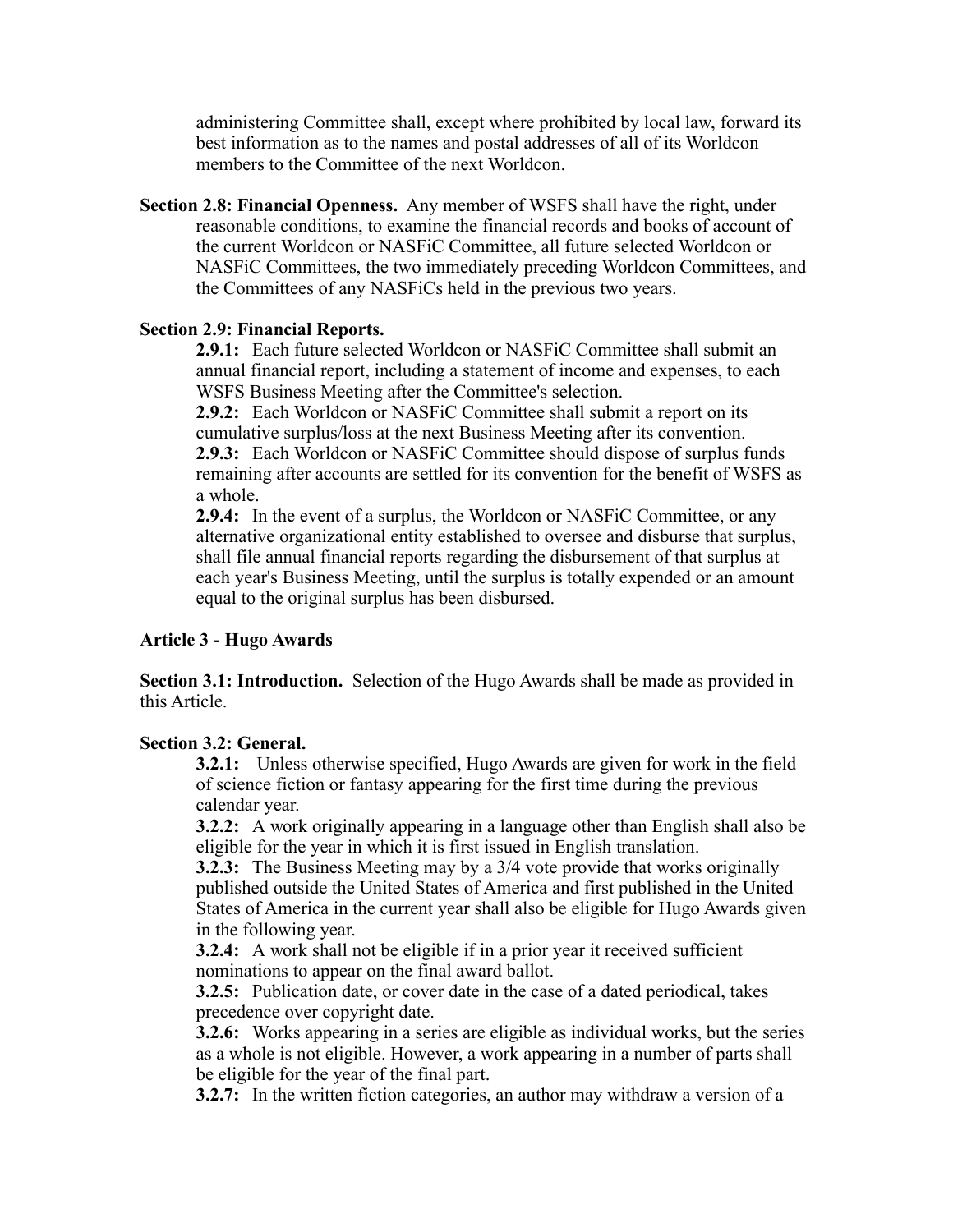work from consideration if the author feels that the version is not representative of what that author wrote.

3.2.8: The Worldcon Committee shall not consider previews, promotional trailers, commercials, public service announcements, or other extraneous material when determining the length of a work. Running times of dramatic presentations shall be based on their first general release.

3.2.9: The Worldcon Committee may relocate a story into a more appropriate category if it feels that it is necessary, provided that the length of the story is within the lesser of five thousand (5,000) words or twenty percent (20%) of the new category limits.

3.2.10: The Worldcon Committee may relocate a dramatic presentation work into a more appropriate category if it feels that it is necessary, provided that the length of the work is within twenty percent (20%) of the new category boundary.

3.2.11: The Worldcon Committee is responsible for all matters concerning the Awards.

# Section 3.3: Categories.

**3.3.1: Best Novel.** A science fiction or fantasy story of forty thousand (40,000) words or more.

3.3.2: Best Novella. A science fiction or fantasy story of between seventeen thousand five hundred (17,500) and forty thousand (40,000) words.

**3.3.3:** Best Novelette. A science fiction or fantasy story of between seven thousand five hundred (7,500) and seventeen thousand five hundred (1 7,500) words.

3.3.4: Best Short Story. A science fiction or fantasy story of less than seven thousand five hundred (7,500) words.

3.3.5: Best Related Book. Any work whose subject is related to the field of science fiction, fantasy, or fandom, appearing for the first time in book form during the previous calendar year, and which is either non-fiction or, if fictional, is noteworthy primarily for aspects other than the fictional text.

3.3.6: Best Dramatic Presentation, Long Form. Any theatrical feature or other production, with a complete running time of more than 90 minutes, in any medium of dramatized science fiction, fantasy or related subjects that has been publicly presented for the first time in its present dramatic form during the previous calendar year.

3.3.7: Best Dramatic Presentation, Short Form. Any television program or other production, with a complete running time of 90 minutes or less, in any medium of dramatized science fiction, fantasy or related subjects that has been publicly presented for the first time in its present dramatic form during the previous calendar year.

3.3.8: Best Editor Short Form. The editor of at least four (4) anthologies, collections or magazine issues primarily devoted to science fiction and / or fantasy, at least one of which was published in the previous calendar year.

3.3.9: Best Editor Long Form. The editor of at least four (4) novel-length works primarily devoted to science fiction and / or fantasy published in the previous calendar year that do not qualify as works under 3.3.8.

*[A Constitutional Amendment which created Sections 3.3.8 and 3.3.9 adopted at L.A.con IV included the following proviso, which could effectively repeal Sections 3.3.8 and*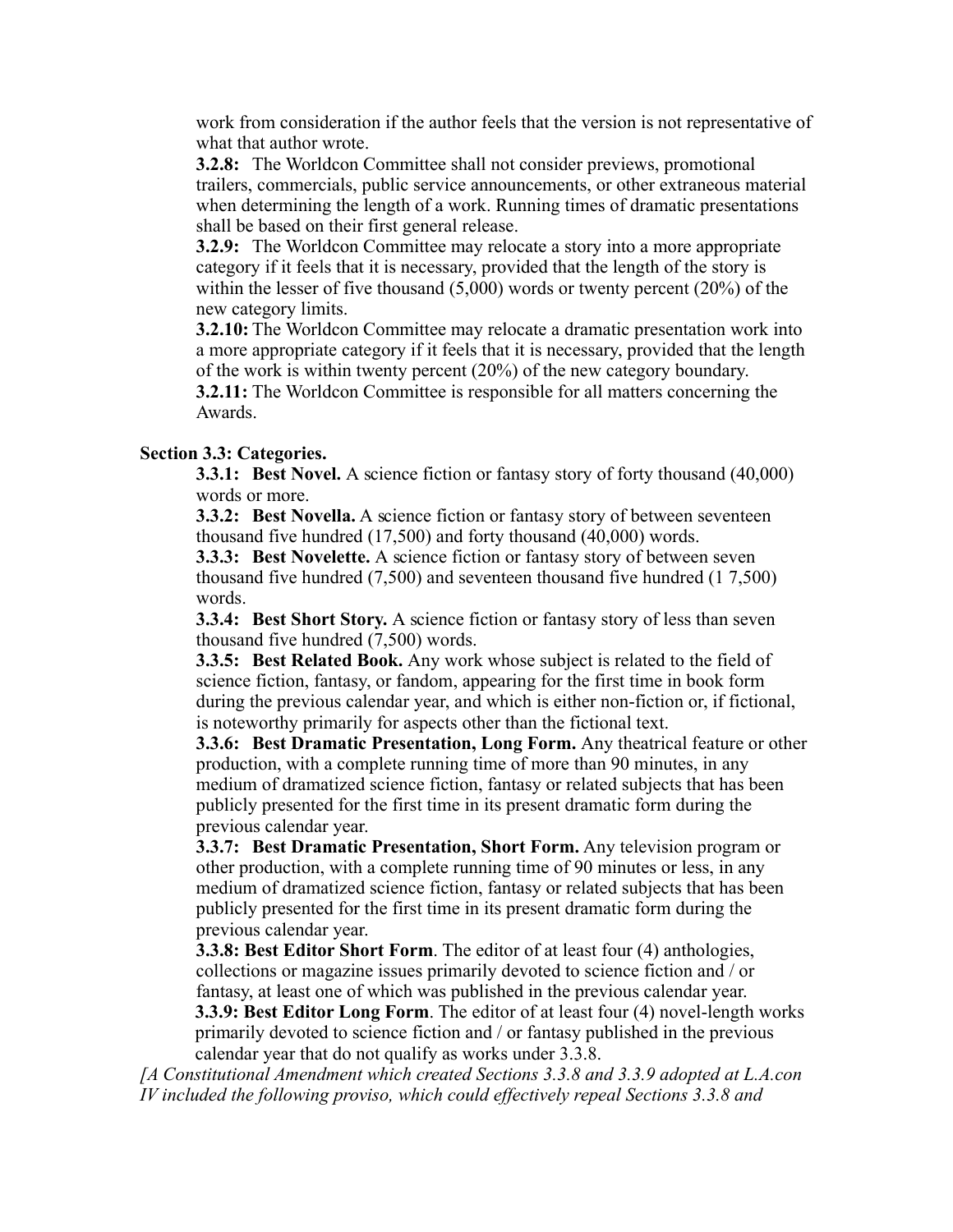*3.3.9:]*

*Provided that this amendment may be repealed by a simple majority vote at either the 2009 or 2010 Main Business Meeting.*

*[If this amendment is repealed in this way, the following amendments will be made to the Constitution:*

*1. Section 3.3.8 will revert to:*

*3.3.8: Best Professional Editor. The editor of any professional publication devoted primarily to science fiction or fantasy during the previous calendar year. A professional publication is one which had an average press run of at least ten thousand (10,000) copies per issue.*

*2. Section 3.3.9 will be removed.*

*3. Sections 3.3.10 to 3.3.15 will be renumbered to 3.3.9 to 3.3.14, unless other changes have been made in the interim which would affect these numbers.]*

3.3.10: Best Professional Artist. An illustrator whose work has appeared in a professional publication in the field of science fiction or fantasy during the previous calendar year.

3.3.11: Best Semiprozine. Any generally available non-professional publication devoted to science fiction or fantasy which by the close of the previous calendar year has published four (4) or more issues, at least one (1) of which appeared in the previous calendar year, and which in the previous calendar year met at least two (2) of the following criteria:

(1) had an average press run of at least one thousand (1000) copies per issue,

(2) paid its contributors and/or staff in other than copies of the publication,

(3) provided at least half the income of any one person,

(4) had at least fifteen percent (15%) of its total space occupied by advertising, (5) announced itself to be a semiprozine.

**3.3.12: Best Fanzine.** Any generally available non-professional publication devoted to science fiction, fantasy, or related subjects which by the close of the previous calendar year has published four (4) or more issues, at least one (1) of which appeared in the previous calendar year, and which does not qualify as a semiprozine.

**3.3.13: Best Fan Writer.** Any person whose writing has appeared in semiprozines or fanzines or in generally available electronic media during the previous calendar year.

**3.3.14: Best Fan Artist.** An artist or cartoonist whose work has appeared through publication in semiprozines or fanzines or through other public display during the previous calendar year. Any person whose name appears on the final Hugo Awards ballot for a given year under the Professional Artist category shall not be eligible in the Fan Artist category for that year.

3.3.15: Additional Category. Not more than one special category may be created by the current Worldcon Committee with nomination and voting to be the same as for the permanent categories. The Worldcon Committee is not required to create any such category; such action by a Worldcon Committee should be under exceptional circumstances only; and the special category created by one Worldcon Committee shall not be binding on following Committees. Awards created under this paragraph shall be considered to be Hugo Awards.

Section 3.4: Extended Eligibility. In the event that a potential Hugo Award nominee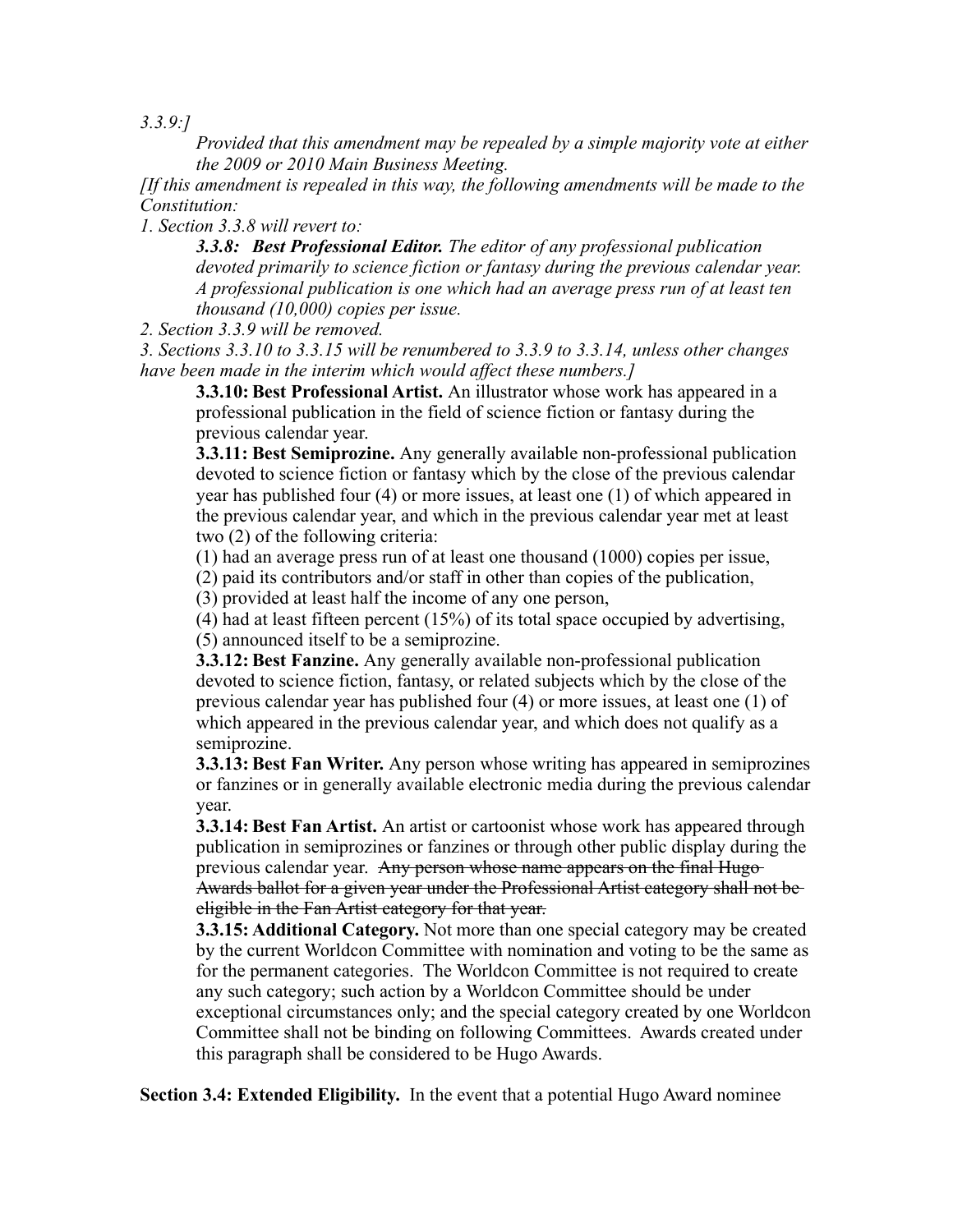receives extremely limited distribution in the year of its first publication or presentation, its eligibility may be extended for an additional year by a three fourths (3/4) vote of the intervening Business Meeting of WSFS.

- Section 3.5: Name and Design. The Hugo Award shall continue to be standardized on the rocket ship design of Jack McKnight and Ben Jason. Each Worldcon Committee may select its own choice of base design. The name (Hugo Award) and the design shall not be extended to any other award.
- Section 3.6: "No Award". At the discretion of an individual Worldcon Committee, if the lack of nominations or final votes in a specific category shows a marked lack of interest in that category on the part of the voters, the Award in that category shall be canceled for that year.

## Section 3.7: Nominations.

3.7.1: The Worldcon Committee shall conduct a poll to select the nominees for the final Award voting. Each member of either the administering or the immediately preceding Worldcon as of January 31 of the current calendar year shall be allowed to make up to five (5) equally weighted nominations in every category.

3.7.2: The Committee shall include with each nomination ballot a copy of Article 3 of the WSFS Constitution and any applicable extensions of eligibility under Sections 3.2.3 or 3.4.

3.7.3: Nominations shall be solicited only for the Hugo Awards and the John W. Campbell Award for Best New Writer.

# Section 3.8: Tallying of Nominations.

**3.8.1:** Except as provided below, the final Award ballots shall list in each category the five eligible nominees receiving the most nominations. If there is a tie including fifth place, all the tied eligible nominees shall be listed.

3.8.2: The Worldcon Committee shall determine the eligibility of nominees and assignment to the proper category of works nominated in more than one category. 3.8.3: Any nominations for "No Award" shall be disregarded.

3.8.4: If a nominee appears on a nomination ballot more than once in any one category, only one nomination shall be counted in that category.

3.8.5: No nominee shall appear on the final Award ballot if it received fewer nominations than five percent (5%) of the number of ballots listing one or more nominations in that category, except that the first three eligible nominees, including any ties, shall always be listed.

3.8.6: The Committee shall move a nomination from another category to the work's default category only if the member has made fewer than five (5) nominations in the default category.

3.8.7: If a work receives a nomination in its default category, and if the Committee relocates the work under its authority under subsection 3.2.9 or 3.2.10, the Committee shall count the nomination even if the member already has made five (5) nominations in the more-appropriate category.

Section 3.9: Notification and Acceptance. Worldcon Committees shall use reasonable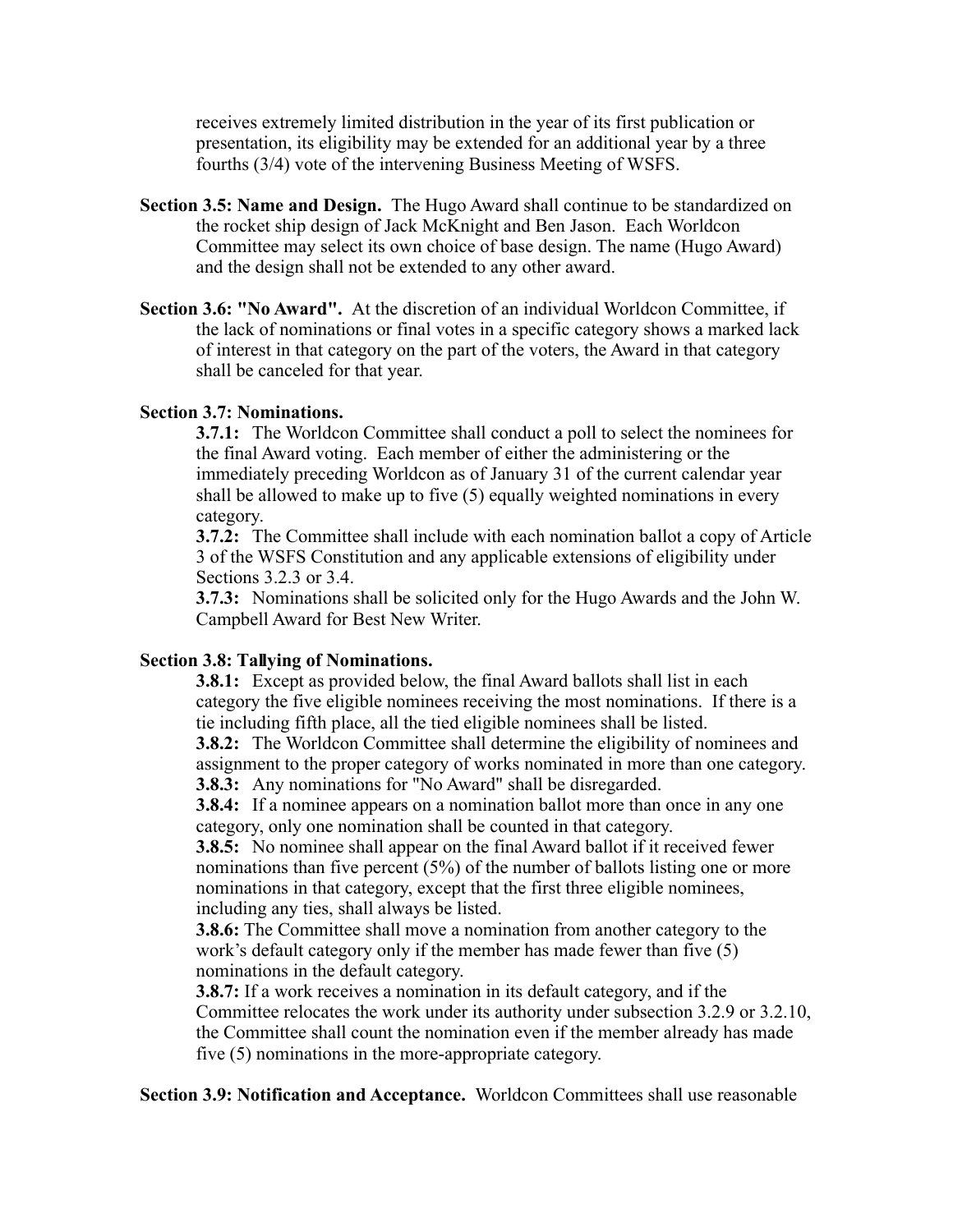efforts to notify the nominees, or in the case of deceased or incapacitated persons, their heirs, assigns, or legal guardians, in each category prior to the release of such information. Each nominee shall be asked at that time to either accept or decline the nomination. If the nominee declines nomination, that nominee shall not appear on the final ballot. In addition, in the Best Professional Artist category, the acceptance should include citations of at least three (3) works first published in the eligible year.

## Section 3.10: Voting.

3.10.1: Final Award voting shall be by balloting in advance of the Worldcon. Postal mail shall always be acceptable. Only WSFS members may vote. Final Award ballots shall include name, signature, address, and membership-number spaces to be filled in by the voter.

3.10.2: Final Award ballots shall list only the Hugo Awards and the John W. Campbell Award for Best New Writer.

3.10.3: "No Award" shall be listed in each category of Hugo Award on the final ballot.

3.10.4: The Committee shall, on or with the final ballot, designate, for each nominee in the printed fiction categories, one or more books, anthologies, or magazines in which the nominee appeared (including the book publisher or magazine issue date(s)).

3.10.5: Voters shall indicate the order of their preference for the nominees in each category.

# Section 3.11: Tallying of Votes.

3.11.1: In each category, tallying shall be as described in Section 6.3. 'No Award' shall be treated as a nominee. If all remaining nominees are tied, no tie-breaking shall be done and the nominees excluding No Award shall be declared joint winners.

3.11.2: No Award shall be given whenever the total number of valid ballots cast for a specific category (excluding those cast for "No Award" in first place) is less than twenty-five percent (25%) of the total number of final Award ballots received.

3.11.3: "No Award" shall be the run-off candidate.

3.11.4: The complete numerical vote totals, including all preliminary tallies for first, second, ... places, shall be made public by the Worldcon Committee within ninety (90) days after the Worldcon. During the same period the nomination voting totals shall also be published, including in each category the vote counts for at least the fifteen highest vote-getters and any other candidate receiving a number of votes equal to at least five percent (5%) of the nomination ballots cast in that category, but not including any candidate receiving fewer than five votes.

Section 3.12: Exclusions. No member of the current Worldcon Committee or any publications closely connected with a member of the Committee shall be eligible for an Award. However, should the Committee delegate all authority under this Article to a Subcommittee whose decisions are irrevocable by the Worldcon Committee, then this exclusion shall apply to members of the Subcommittee only.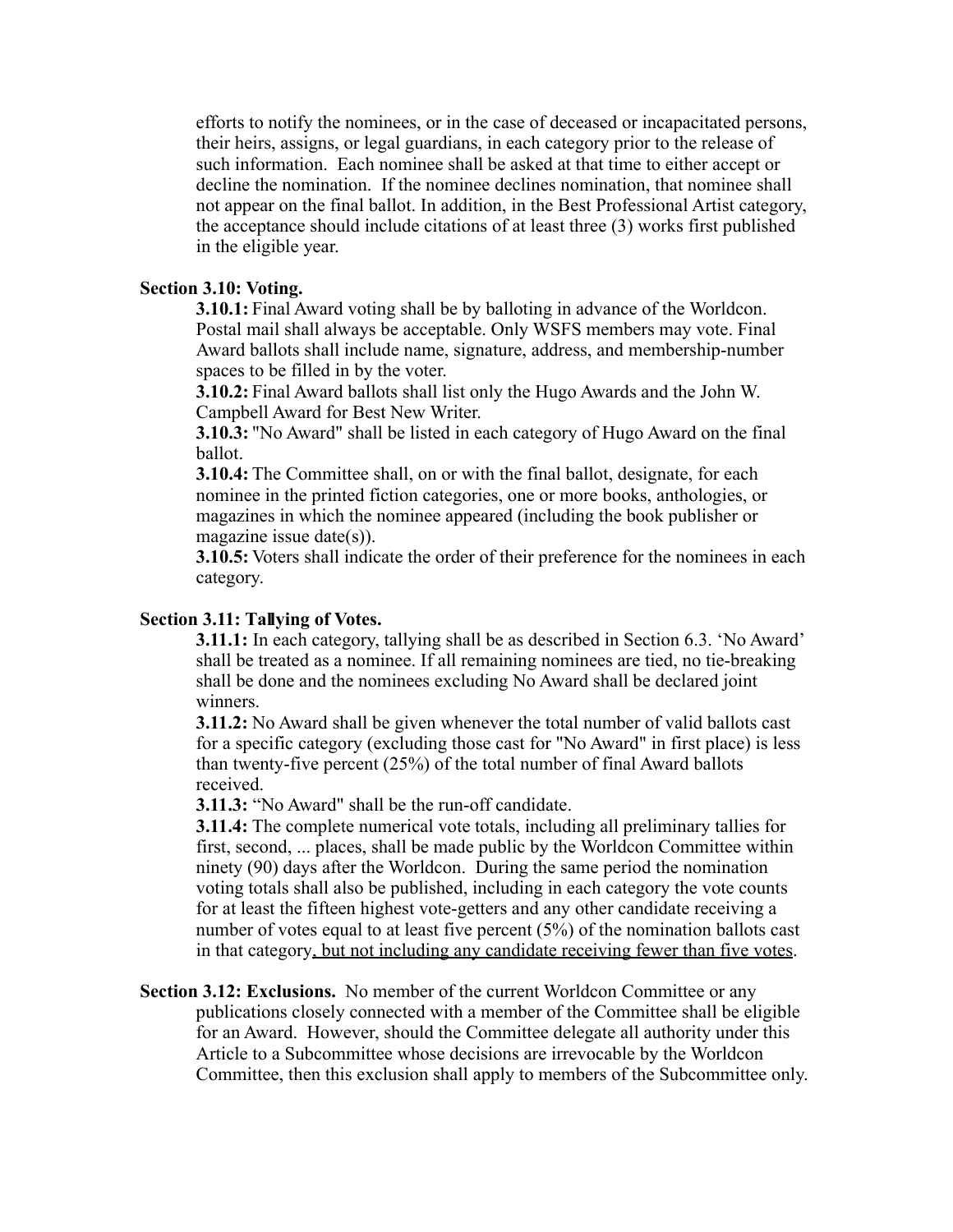Section 3.13: Retrospective Hugos. A Worldcon held 50, 75, or 100 years after a Worldcon at which no Hugos were presented may conduct nominations and elections for Hugos which would have been presented at that previous Worldcon. Procedures shall be as for the current Hugos. Categories receiving insufficient numbers of nominations may be dropped. Once retrospective Hugos have been awarded for a Worldcon, no other Worldcon shall present retrospective Hugos for that Worldcon.

## Article 4 - Future Worldcon Selection

## Section 4.1: Voting.

4.1.1: WSFS shall choose the location and Committee of the Worldcon to be held two (2) years from the date of the current Worldcon.

4.1.2: Voting shall be by written ballot cast either by mail or at the current Worldcon with tallying as described in Section 6.3.

4.1.3: The current Worldcon Committee shall administer the voting, collect the advance membership fees, and turn over those funds to the winning Committee before the end of the current Worldcon.

4.1.4: The site-selection voting totals shall be announced at the Business Meeting and published in the first or second Progress Report of the winning Committee, with the by-mail and at-convention votes distinguished.

#### Section 4.2: Voter Eligibility.

**4.2.1:** Voting shall be limited to WSFS members who have purchased at least a supporting membership in the Worldcon whose site is being selected. 4.2.2: The supporting membership rate shall be set by unanimous agreement of the current Worldcon Committee and all bidding committees who have filed before the ballot deadline. If agreement is not reached, the default fee shall be the median (middle value) of the US dollar fees used in the previous three (3) Worldcon site selections.

- Section 4.3: Non-Natural Persons. Corporations, associations, and other non-human or artificial entities may cast ballots, but only for "No Preference". "Guest of" memberships may only cast "No Preference" ballots. Memberships transferred to individual natural persons may cast preferential ballots, provided that the transfer is accepted by the administering convention.
- Section 4.4: Ballots. Site-selection ballots shall include name, signature, address, and membership-number spaces to be filled in by the voter. Each site-selection ballot shall list the options "None of the Above" and "No Preference" and provide for write-in votes, after the bidders and with equal prominence. The supporting membership rate shall be listed on all site-selection ballots.

#### Section 4.5: Tallying.

4.5.1: The name and address information shall be separated from the ballots and the ballots counted only at the Worldcon. Each bidding committee should provide at least two (2) tellers. Each bidding committee may make a record of the name and address of every voter.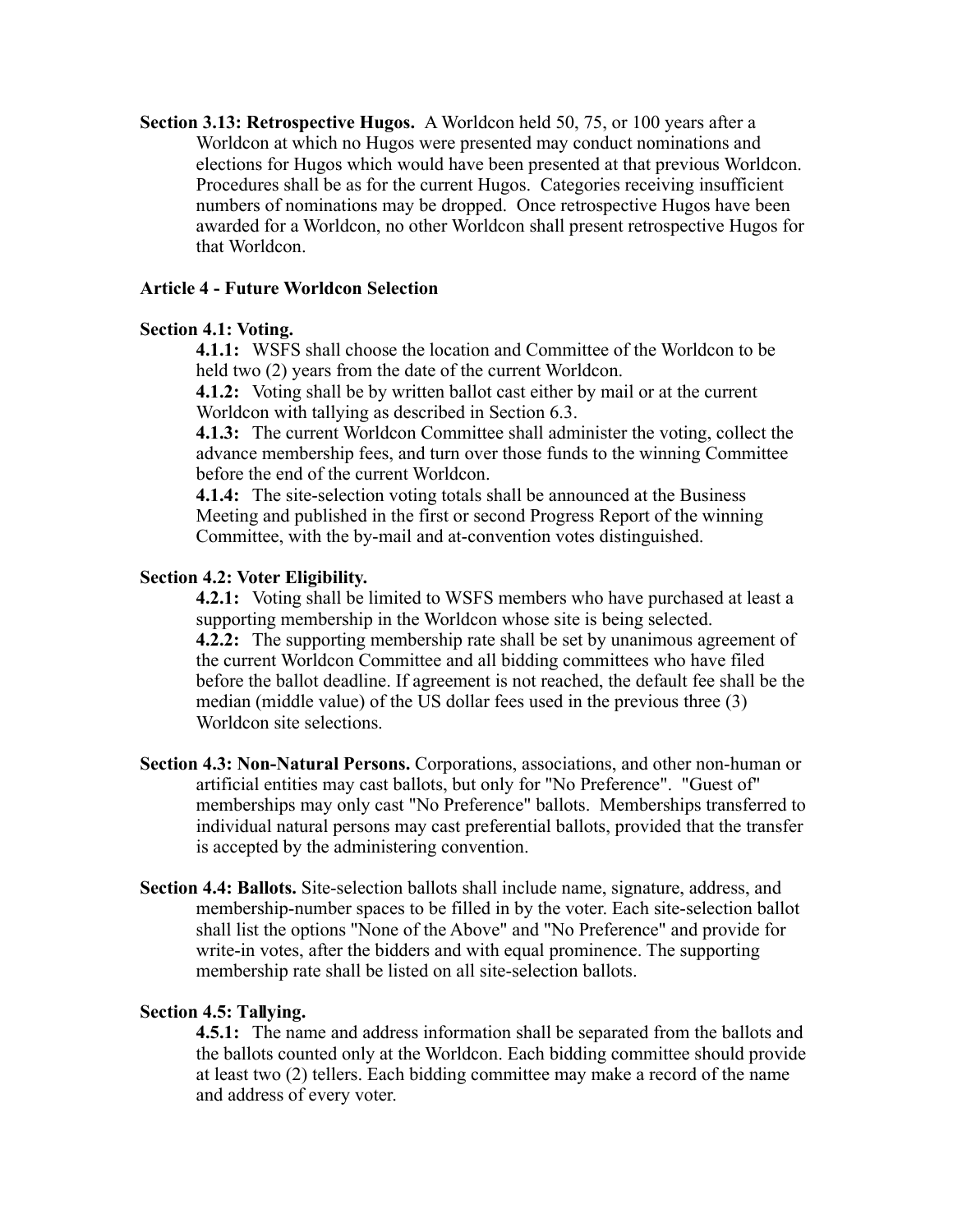4.5.2: A ballot voted with first or only choice for "No Preference" shall be ignored for site selection. A ballot voted with lower than first choice for "No Preference" shall be ignored if all higher choices on the ballot have been eliminated in preferential tallying.

4.5.3: "None of the Above" shall be treated as a bid for tallying, and shall be the run-off candidate.

4.5.4: All ballots shall be initially tallied by their first preferences, even if cast for a bid that the administering Committee has ruled ineligible. If no eligible bid achieves a majority on the first round of tallying, then on the second round all ballots for ineligible bids shall be redistributed to their first eligible choices, and tallying shall proceed according to Section 6.3.

4.5.5: If "None of the Above" wins, or if two or more bids are tied for first place at the end of tallying, the duty of site selection shall devolve on the Business Meeting of the current Worldcon. If the Business Meeting is unable to decide by the end of the Worldcon, the Committee for the following Worldcon shall make the selection without undue delay.

4.5.6: Where a site and Committee are chosen by a Business Meeting or Worldcon Committee following a win by 'None of the Above', they are not restricted by exclusion zone or other qualifications.

4.5.7: Where a site and Committee are chosen by a Business Meeting or Worldcon Committee following a tie in tallying, they must select one of the tied bids.

## Section 4.6: Bid Eligibility.

4.6.1: To be eligible for site selection, a bidding committee must file the following documents with the Committee that will administer the voting: (1) an announcement of intent to bid;

(2) adequate evidence of an agreement with its proposed site's facilities, such as a conditional contract or a letter of agreement;

(3) the rules under which the Worldcon Committee will operate, including a specification of the term of office of their chief executive officer or officers and the conditions and procedures for the selection and replacement of such officer or officers.

4.6.2: The bidding committee must supply written copies of these documents to any member of WSFS on request.

4.6.3: For a bid to be allowed on the printed ballot, the bidding committee must file the documents specified above no later than 180 days prior to the official opening of the administering convention.

4.6.4: To be eligible as a write-in, the bidding committee must file the documents specified above by the close of the voting.

4.6.5: If no bids meet these qualifications, the selection shall proceed as though "None of the Above" had won.

Section 4.7: Site Eligibility. A site shall be ineligible if it is within five hundred (500) miles or eight hundred (800) kilometres of the site at which selection occurs.

#### Section 4.8: NASFiC

If the selected Worldcon site is not in North America, there shall be a NASFiC in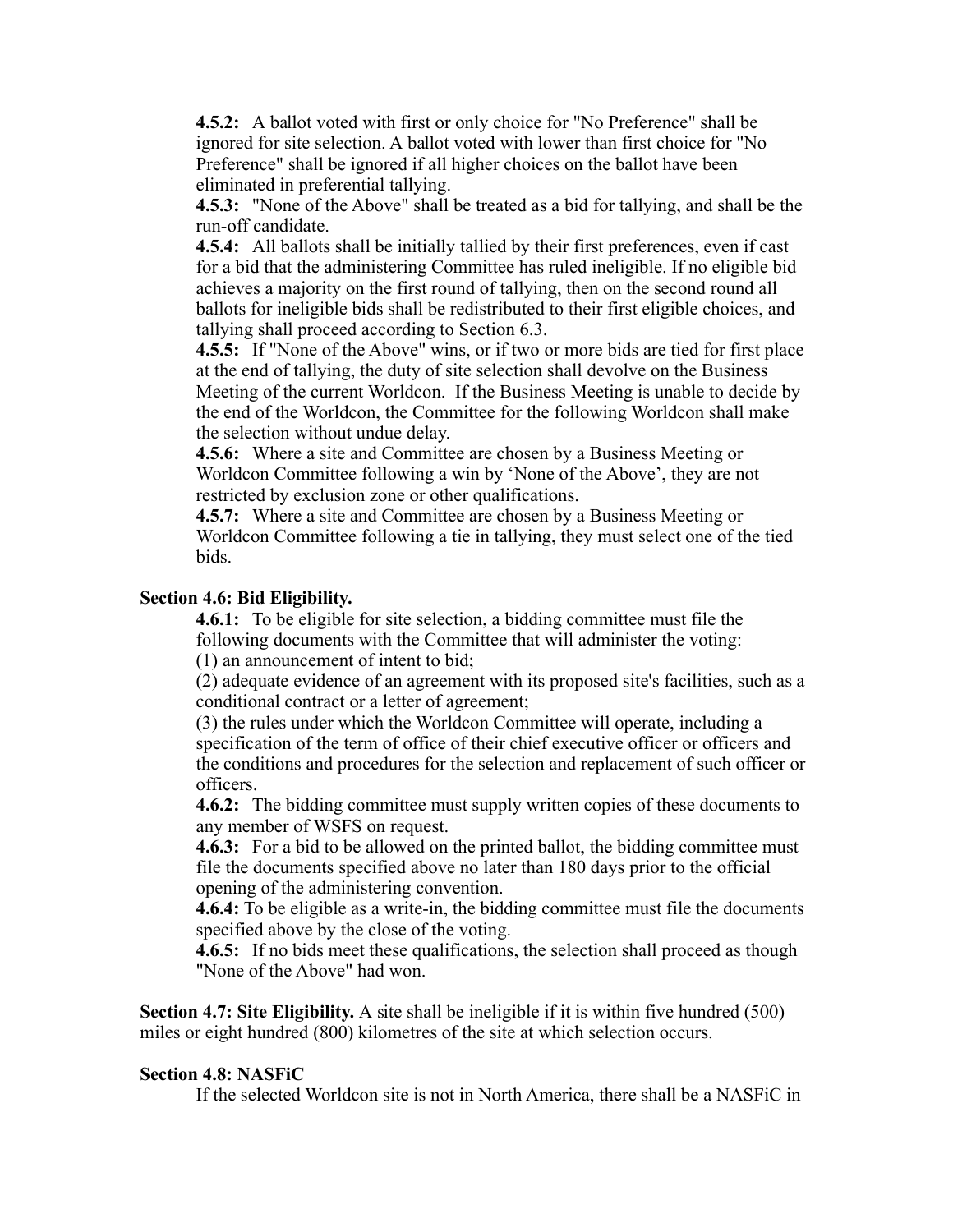North America that year. Selection of the NASFiC shall be by the identical procedure to the Worldcon selection except as provided below or elsewhere in this Constitution:

4.8.1: Voting shall be by written ballot administered by the following year's Worldcon, if there is no NASFiC in that year, or by the following year's NASFiC, if there is one, with ballots cast at the administering convention or by mail, and with only members of the administering convention allowed to vote.

4.8.2: NASFiC Committees shall make all reasonable efforts to avoid conflicts with Worldcon dates.

4.8.3: The proposed NASFiC supporting membership rate can be set by unanimous agreement of the administering Committee and all bidding committees who have filed before the ballot deadline. If agreement is not reached, the default fee shall be the median (middle value) of the US dollar fees used in the previous three (3) Worldcon site selections.

4.8.4: If "None of the Above" wins, or if no eligible bid files by the deadline, then no NASFiC shall be held and any supporting membership payments collected for the NASFiC site selection shall be refunded by the administering convention without undue delay.

## Article 5 - Powers of the Business Meeting

## Section 5.1: WSFS Business Meetings.

5.1.1: Business Meetings of WSFS shall be held at advertised times at each Worldcon.

5.1.2: The current Worldcon Committee shall provide the Presiding Officer and Staff for each Meeting.

5.1.3: Standing Rules for the Governance of the Business Meeting and related activities may be adopted or amended by a majority vote at any Business Meeting. Amendments to Standing Rules shall take effect at the close of the Worldcon where they are adopted; this rule may be suspended by a two-thirds  $(2/3)$  vote. 5.1.4: Meetings shall be conducted in accordance with the provisions of (in descending order of precedence) the WSFS Constitution; the Standing Rules; such other rules as may be published in advance by the current Committee (which rules may be suspended by the Business Meeting by the same procedure as a Standing Rule); the customs and usages of WSFS (including the resolutions and rulings of continuing effect); and the current edition of *Robert's Rules of Order, Newly Revised.*

5.1.5: The quorum for the Business Meeting shall be twelve members of the Society physically present.

- Section 5.2: Continuation of Committees. Except as otherwise provided in this Constitution, any committee or other position created by a Business Meeting shall lapse at the end of the next following Business Meeting that does not vote to continue it.
- Section 5.3: Constitutional Pass-along. Within two (2) months after the end of each Worldcon, the Business Meeting staff shall send a copy of all changes to the Constitution and Standing Rules, and all items awaiting ratification, to the next